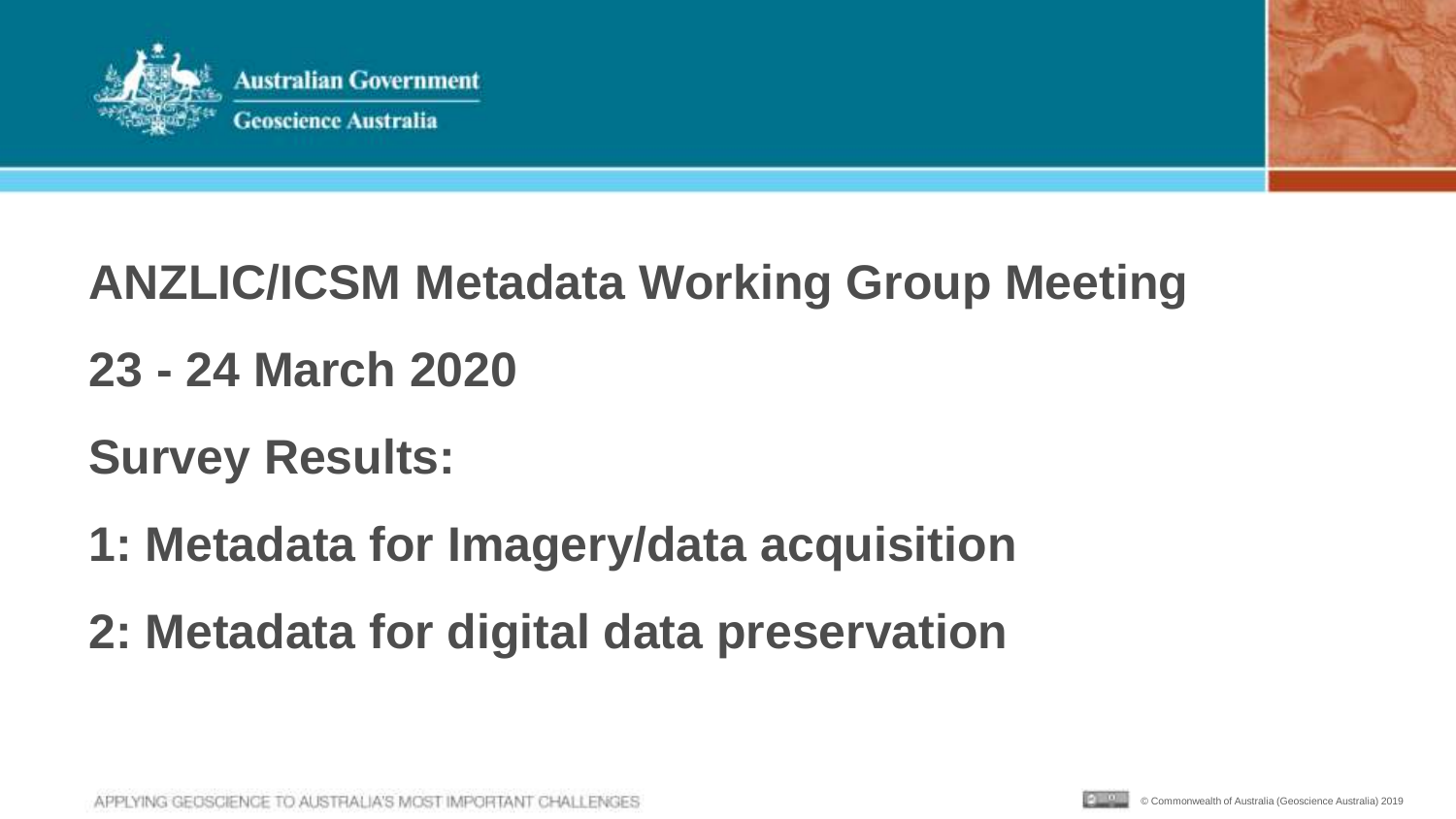## **Survey 1: Metadata for Imagery/data acquisition**

| <b>No of Organisation</b> | <b>No of Total Responses</b> | <b>Response %</b> |
|---------------------------|------------------------------|-------------------|
| 31                        |                              | 81%               |

#### **5 Questions:**

Q1 Do you receive any metadata with your imagery/ acquired data (e.g. ancillary, provenance information)?

Q2 If you do, what information is it (e.g. ancillary, provenance) and how do you use it? Is positional accuracy and error margin provided in the metadata?

Q3 Is there any other additional information about imagery/ acquired data you require?

Q4 Where do you store Metadata related to your imagery/acquired data?

Q5 How can this Metadata be accessed and used by the users in your organisation?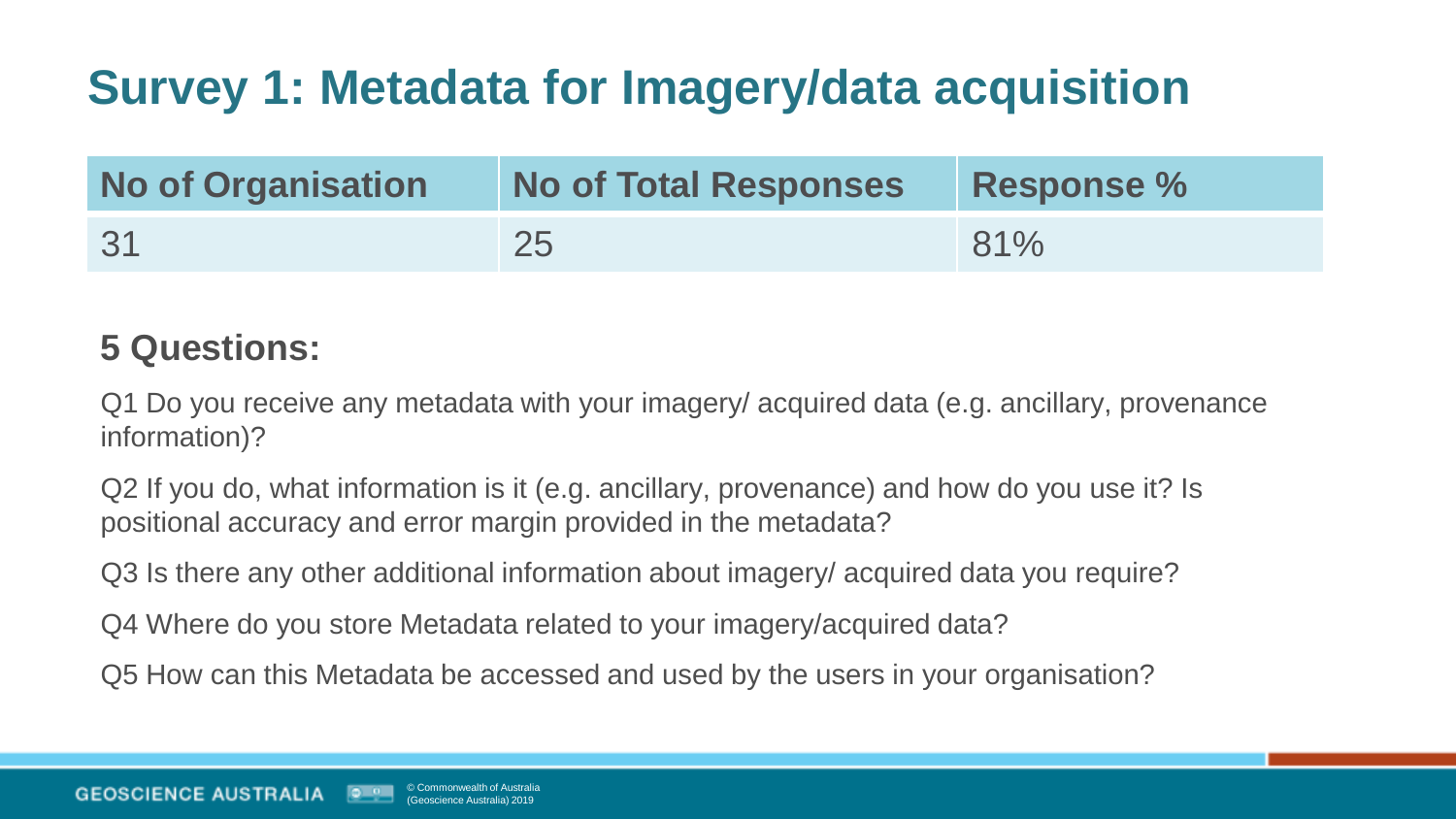#### **Q1 Do you receive any metadata with your imagery/ acquired data (e.g. ancillary, provenance information)?**

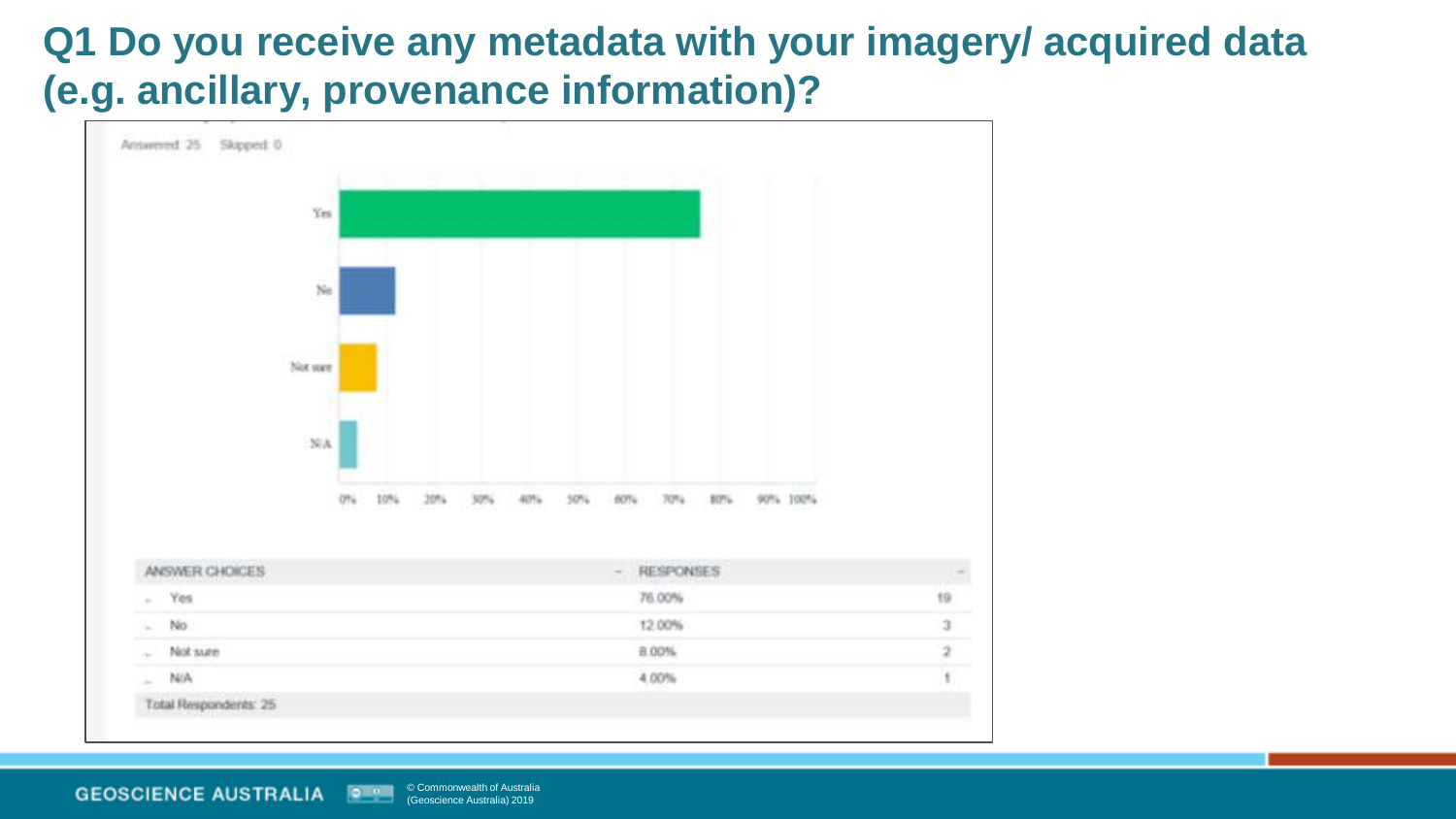### **Q2 What information is you collect (e.g. ancillary, provenance), how do you use it? Is positional accuracy and error margin Included?**

Ancillary, provenance:

• always (most responses), sometimes (for some data types)

Accuracy and error margins:

• always (most responses), sometimes, not provided (for some data types)

Identified issues:

- mostly it's recorded in the abstract, and not in a structured way
- maybe imitated for historical data
- mot consistent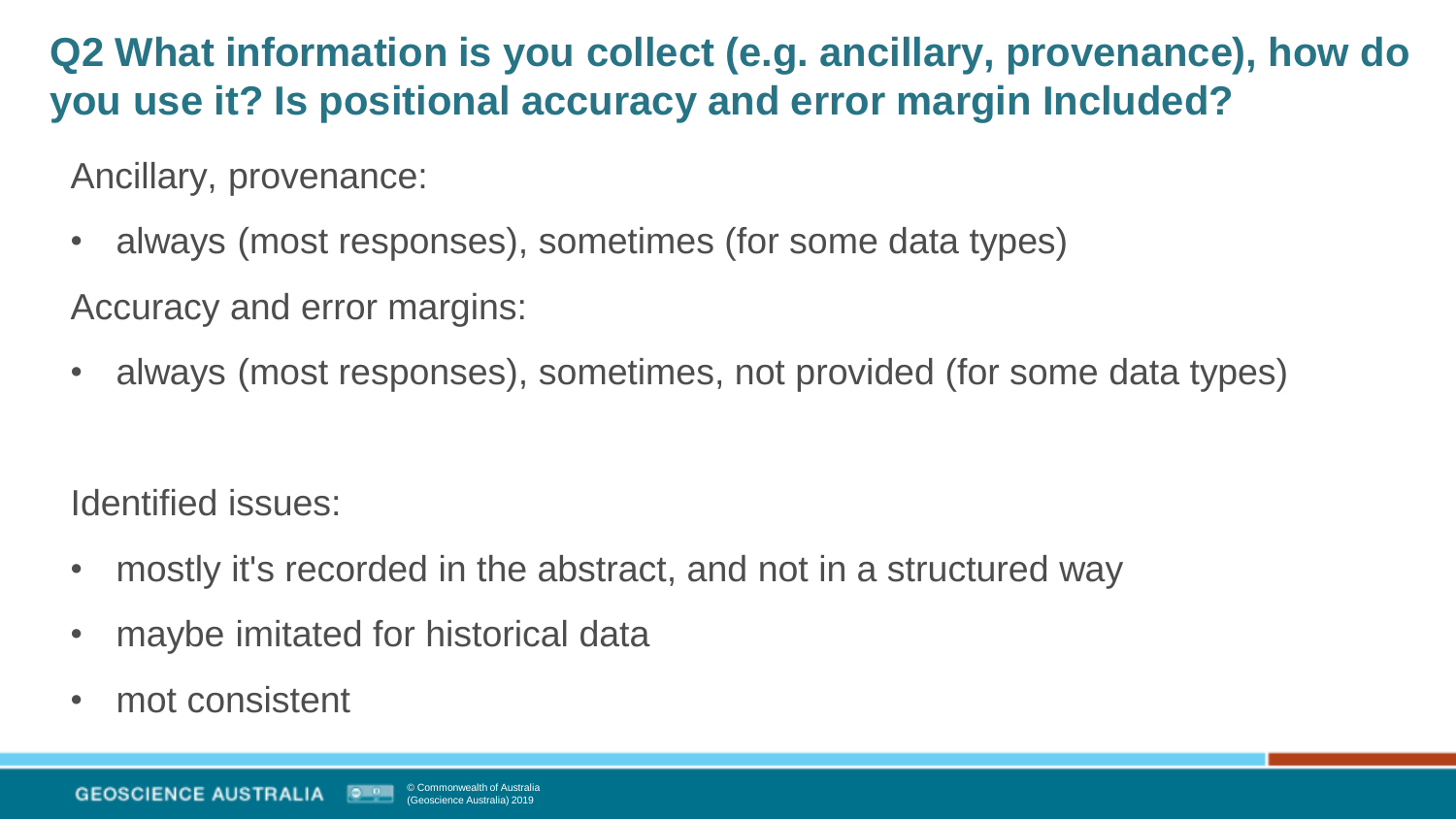### **Q3 Do you require additional information about imagery/ acquired data?**

Yes:

- data dictionary/attribute descriptions
- rectification accuracy, positional accuracy
- non-standard data types

Identified requirements:

- need for a "simple" metadata standard to record imagery details
- improved way for capture this information from data providers
- ability to reconcile metadata coming from different providers
- be provided with sufficient and complete metadata in a common standard
- record metadata in structured way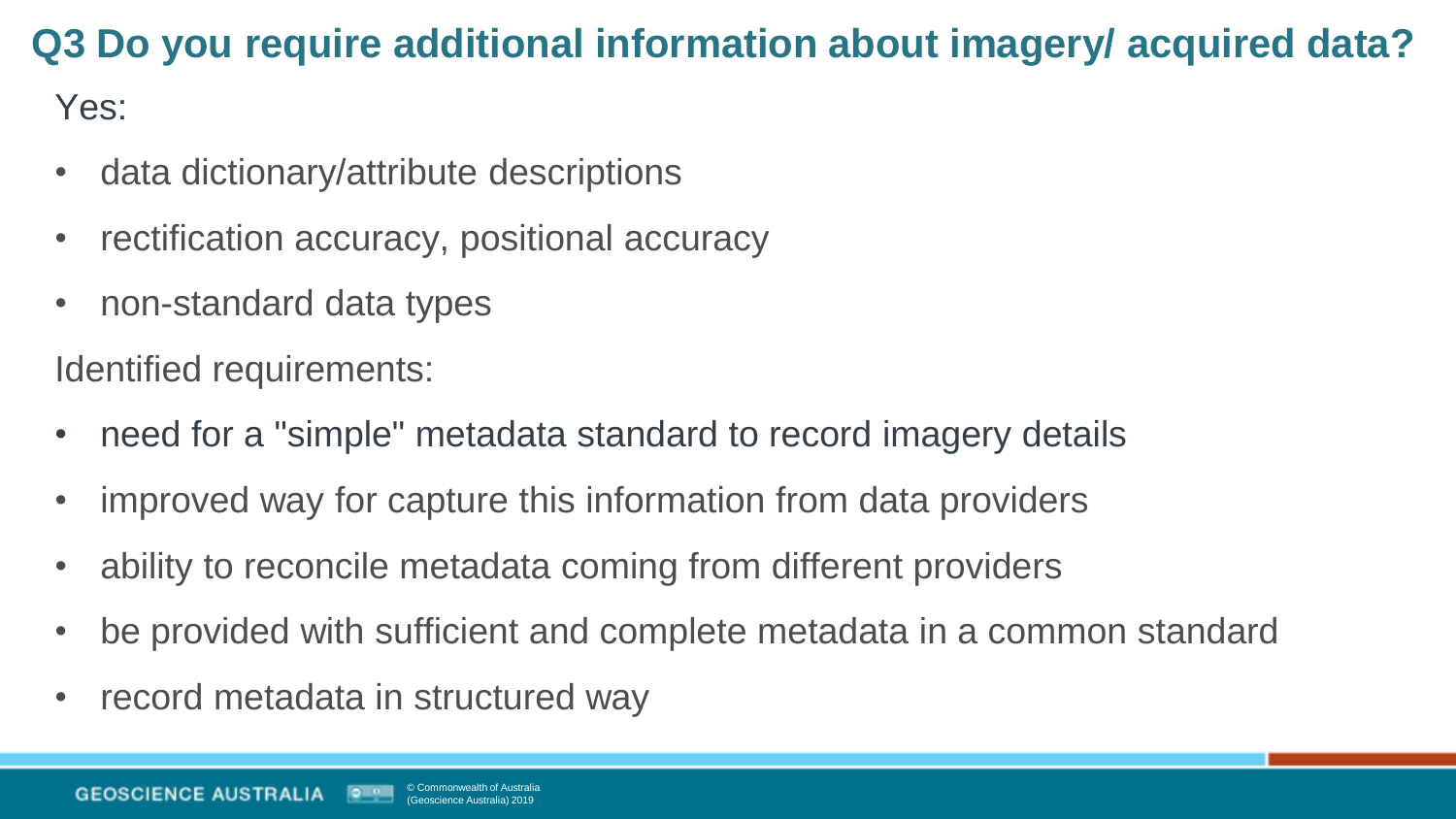#### **Q4 Where do you store Metadata related to your imagery/acquired data**

- Applications: Open source (GeoNetWork) in-house developed metadata and data management systems and registries
- Website Catalogues: common (data.\*gov.au) and developed in-house
- Databases
- Spreadsheets and files on local and shared drives
- Archived files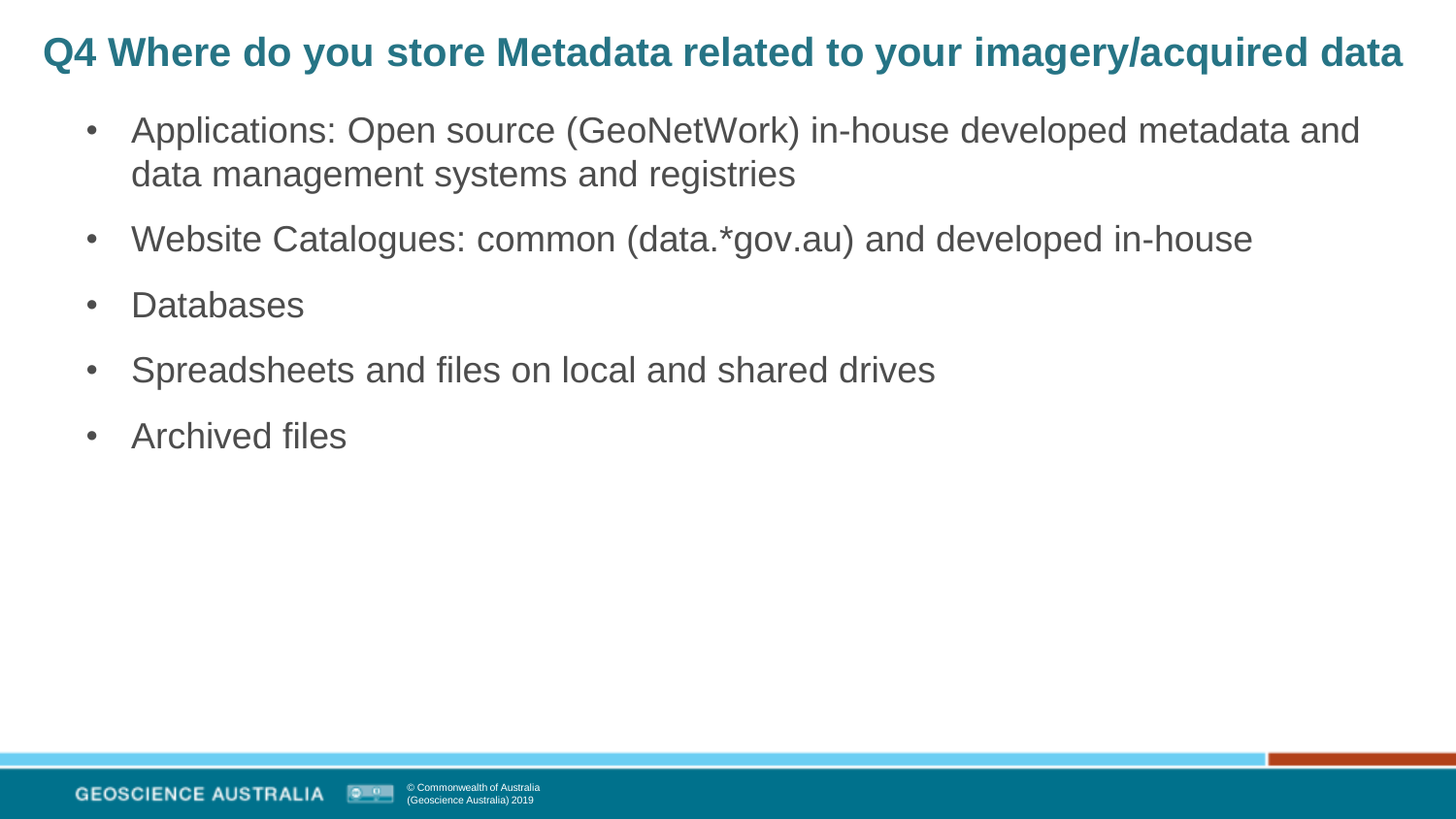### **Q5 How can this Metadata be accessed and used by the users in your organisation?**

- Metadata Catalogues: common (data.\*gov.au) and developed in-house
- Protocols and Formats: XML, CKAN, OAI-PMH
- Web Services (e.g. CSW, WMS)
- API
- ESRI GIS
- Files (e.g. PDF)
- Hard Drives
- Provided on request
- No access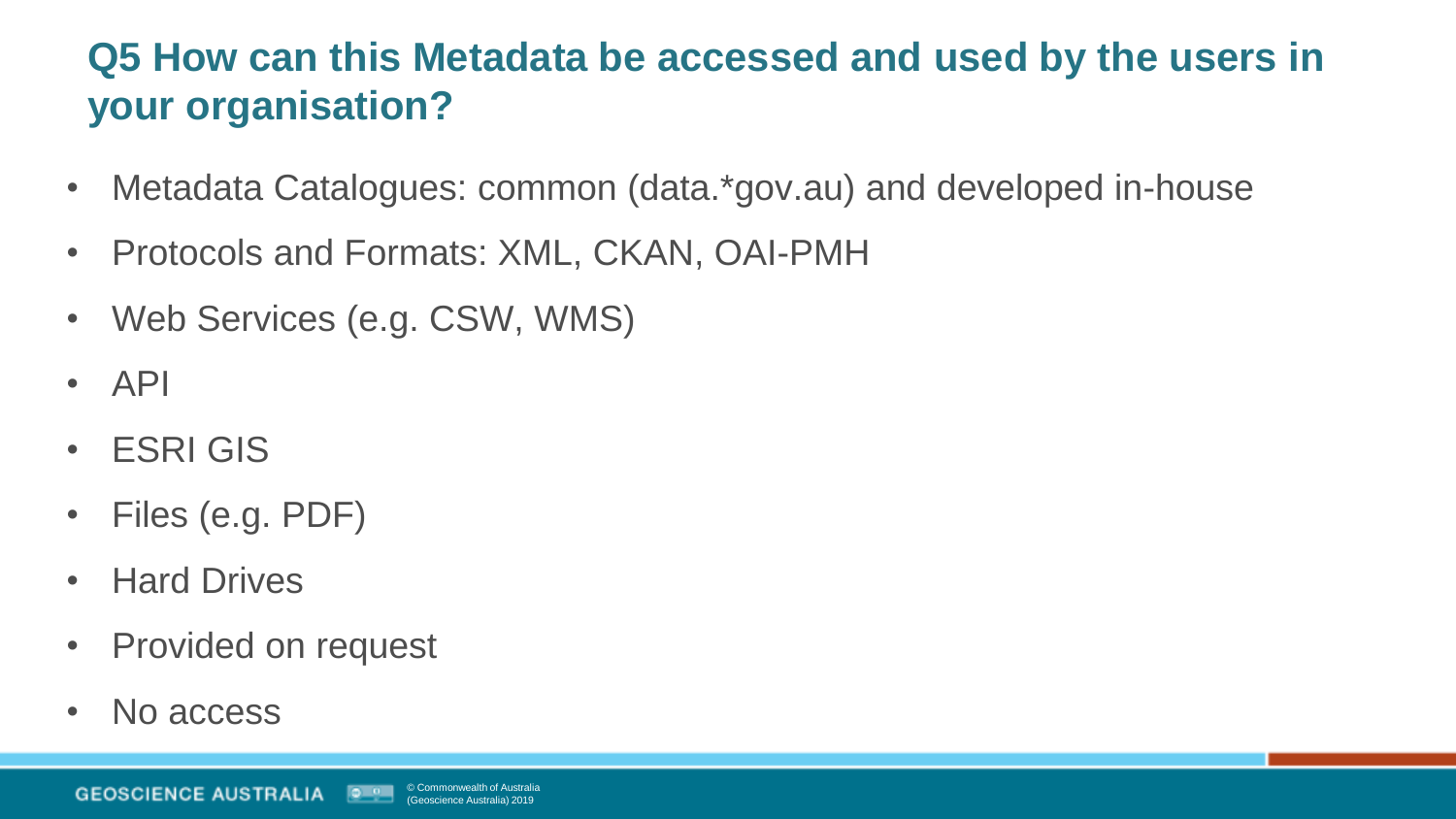### **Summary: Metadata for Imagery/data acquisition**

| <b>Doing well</b>                                       | <b>Can be improved</b>                          | <b>Should be improved</b>                                        |
|---------------------------------------------------------|-------------------------------------------------|------------------------------------------------------------------|
| <b>Q1: Collecting Ancillary</b><br>information-76%      | <b>Availability of Ancillary</b><br>Information | 'Simple' metadata<br>standard to record<br>ancillary information |
| Q2: Provide with the<br>product specifications -<br>55% |                                                 |                                                                  |
|                                                         |                                                 |                                                                  |

\* DC 2020 compliance is mandatory for the Australian Federal organisations States/Territories and Research organisations may have other compliance requirements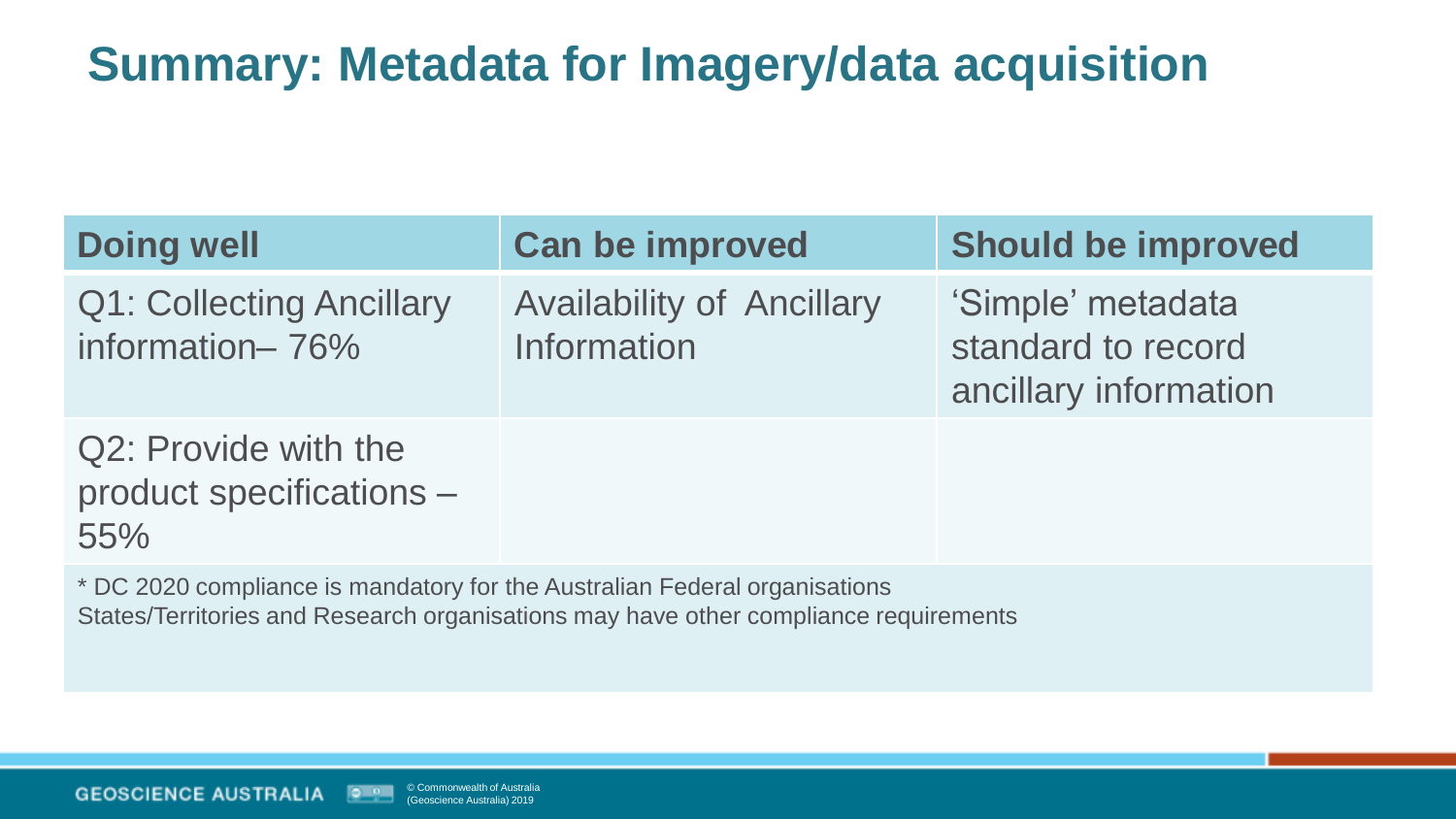### **Survey 2: Metadata for Digital Data Preservation**

| <b>No of Organisation</b> | <b>No of Total Responses</b> | <b>Response %</b> |
|---------------------------|------------------------------|-------------------|
| -31                       |                              | 71%               |

#### **5 Questions:**

Q1 Do you archive your digital data & associated services?

Q2 Do you archive the standards and specifications with their respective data/services?

Q3 Do you have a business process in place to migrate data to new formats?

Q 4 Do you archive a copy of the software/technology specifications?

Q5 Do you comply with Digital Continuity 2020 Policy (DC2020)?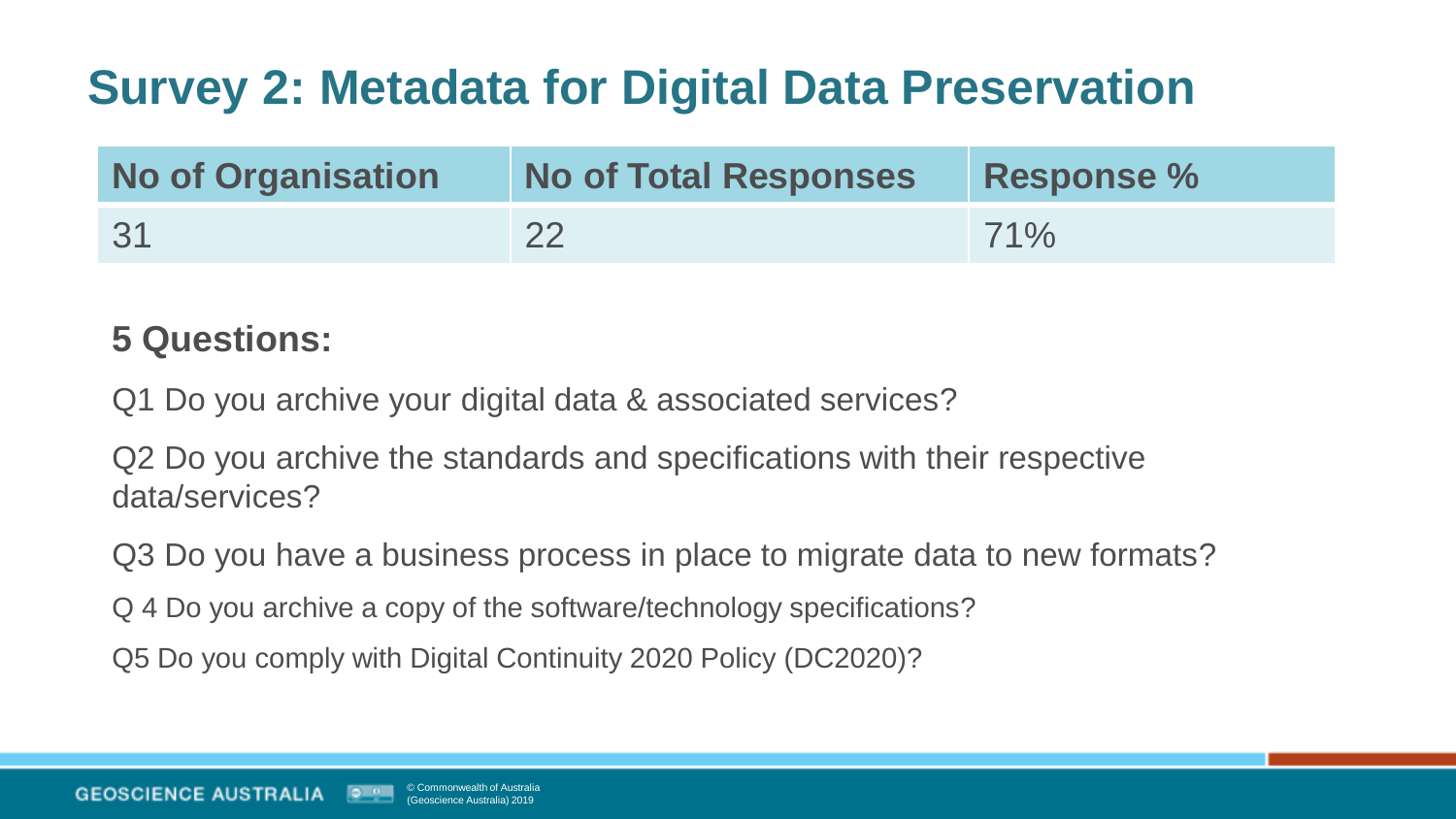### **Q1 Do you archive your digital data & associated services?**

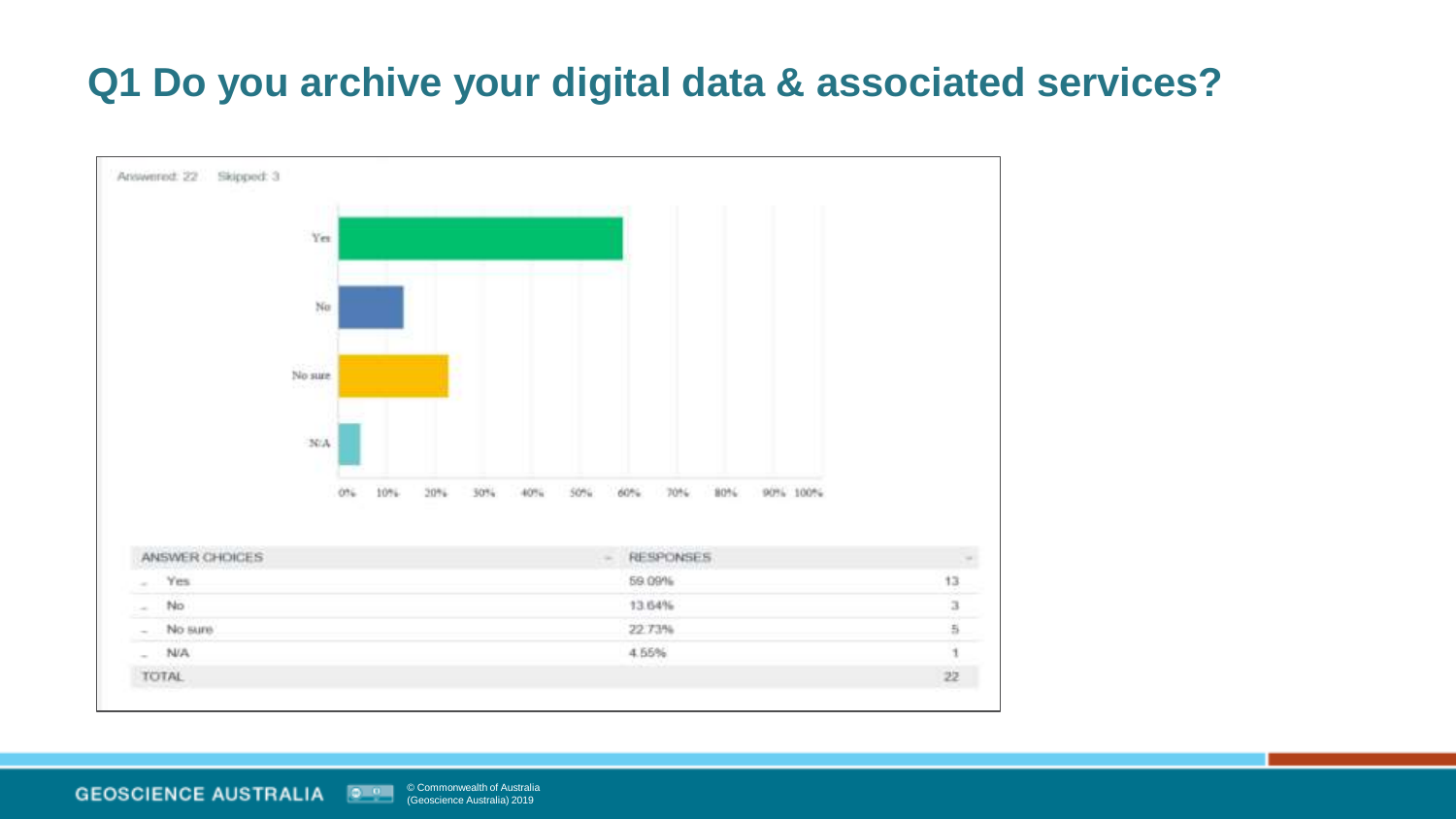#### **Q2 Do you archive the standards and specifications with their respective data/services?**

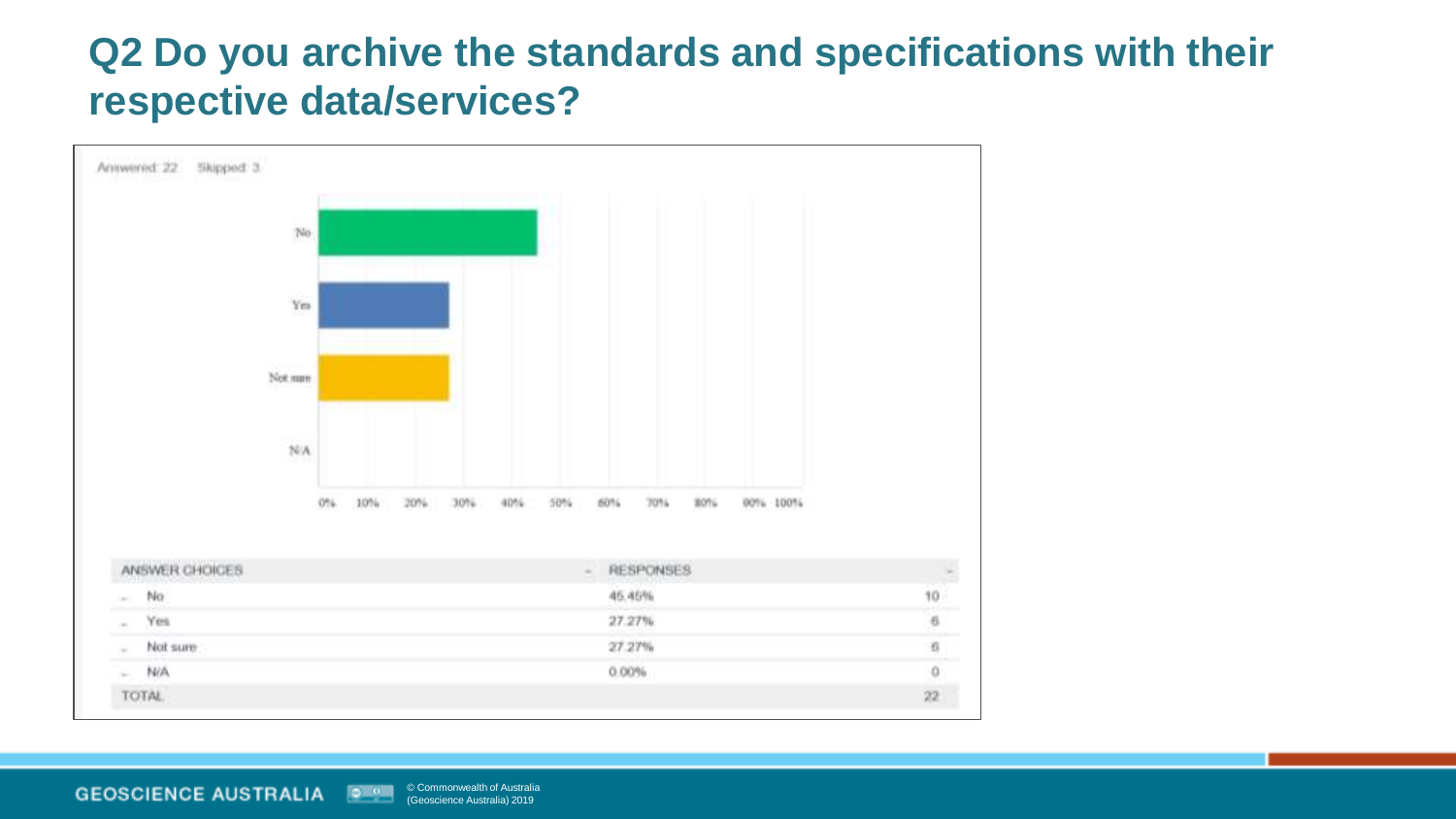#### **Q3 Do you have a business process in place to migrate data to new formats?**

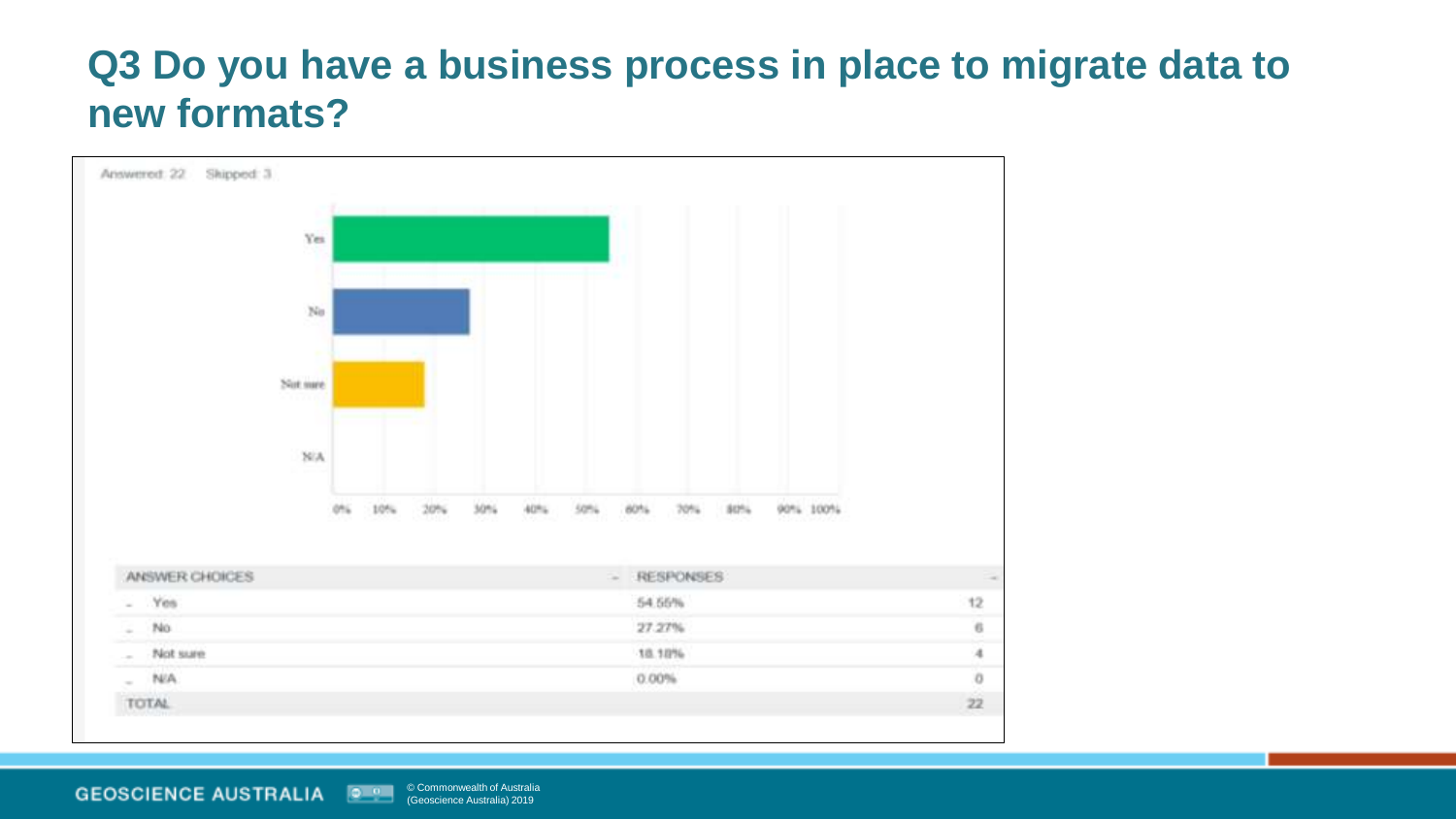#### **Q 4 Do you archive a copy of the software/technology specifications?**

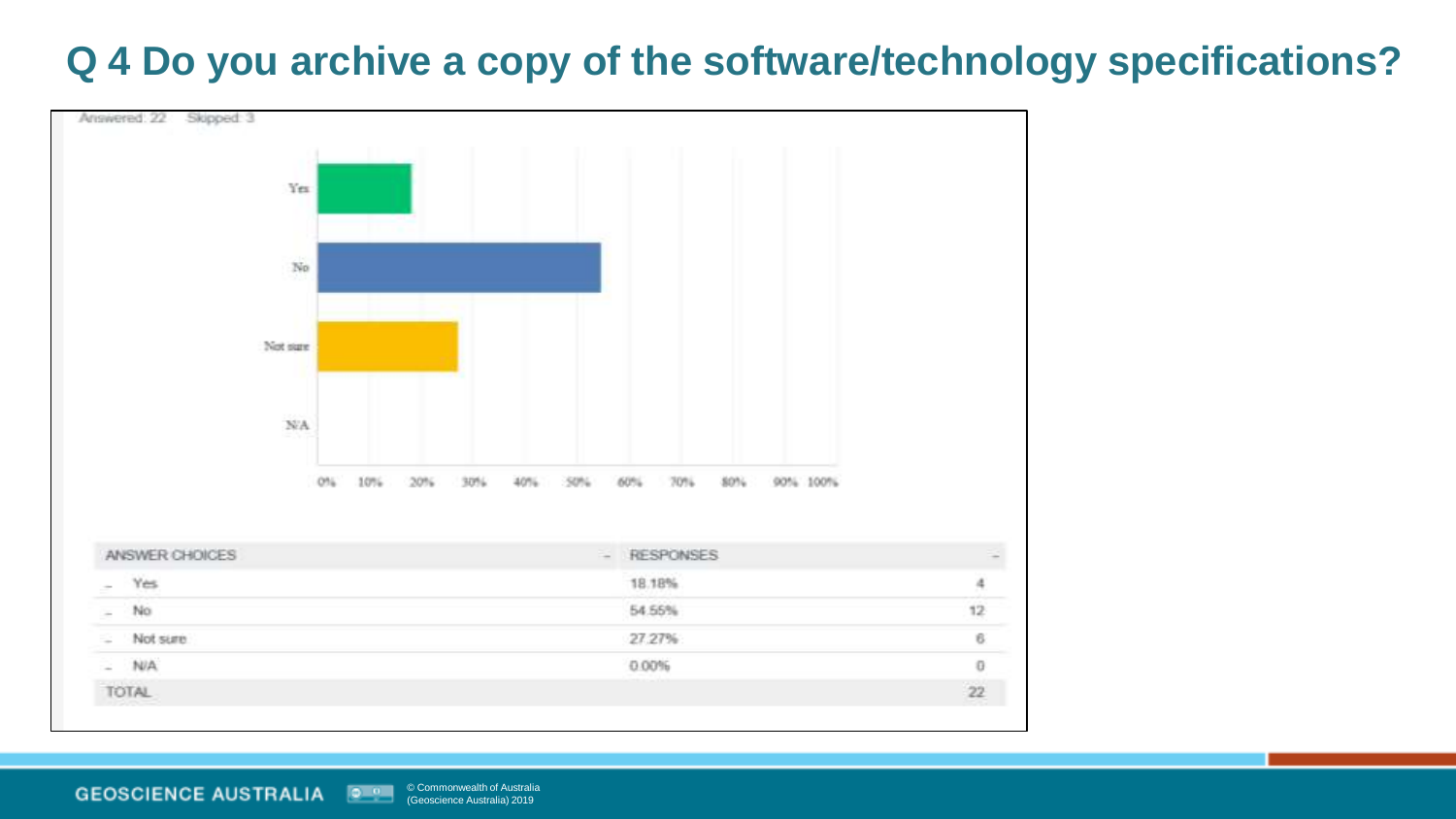### **Q5 Do you comply with Digital Continuity 2020 Policy (DC2020)?**

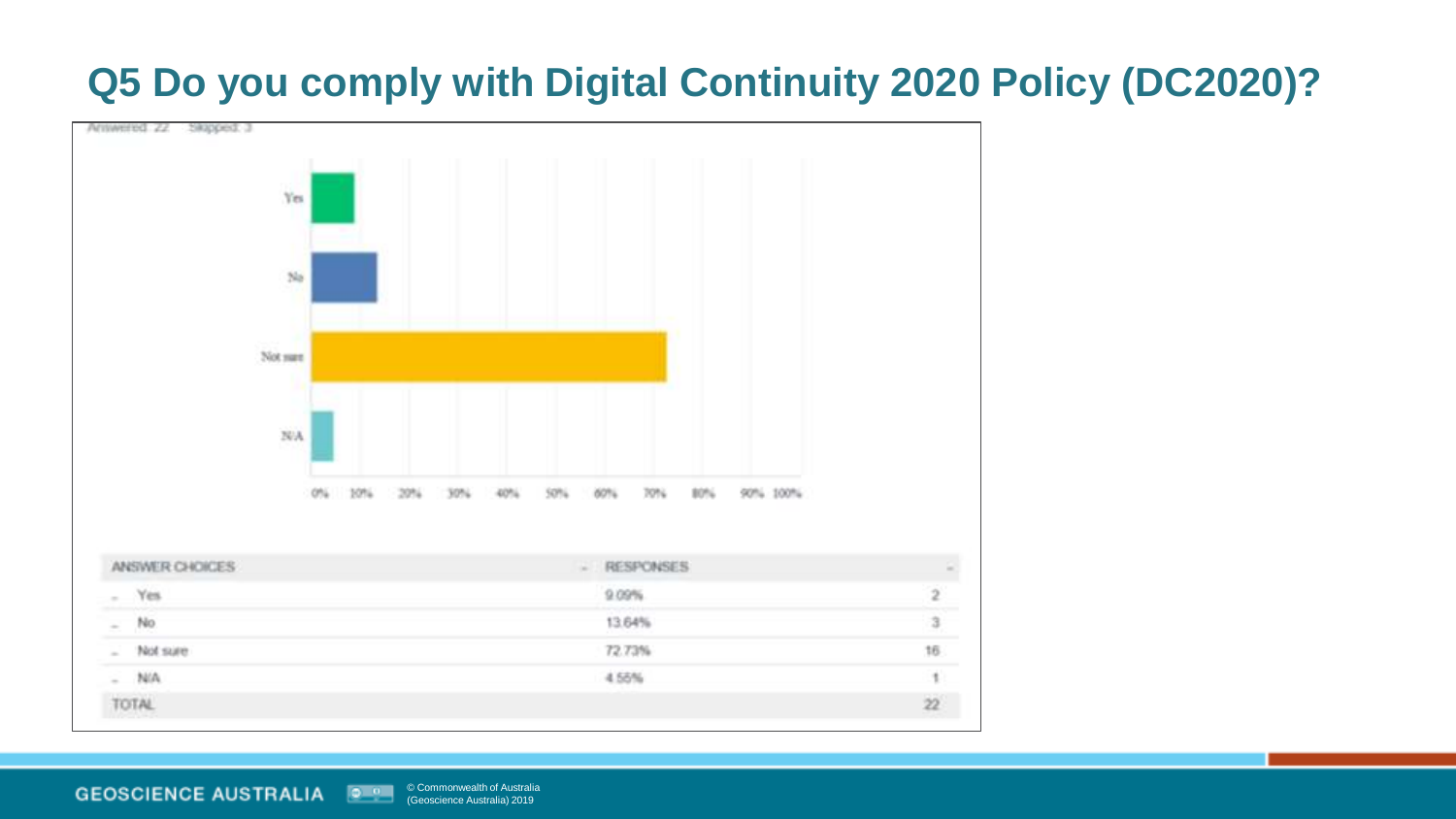### **Summary: Metadata for Digital Data Preservation**

| <b>Doing well</b>                                              | <b>Can be improved</b>                                                  | <b>Should be improved</b>                                                      |
|----------------------------------------------------------------|-------------------------------------------------------------------------|--------------------------------------------------------------------------------|
| Q1: Archiving Data and<br>Services - 59%                       | Q2: Archiving associated<br>standards and<br>specifications $-27%$      | Q5: Understanding of<br>archiving policies (e.g.<br>$DC2020$ <sup>*</sup> - 9% |
| Q3: Maintain data<br>access through update<br>of formats - 55% | Q4: Archiving associated<br>software/technical<br>specifications $-18%$ |                                                                                |

\* DC 2020 compliance is mandatory for the Australian Federal organisations States/Territories and Research organisations may have other compliance requirements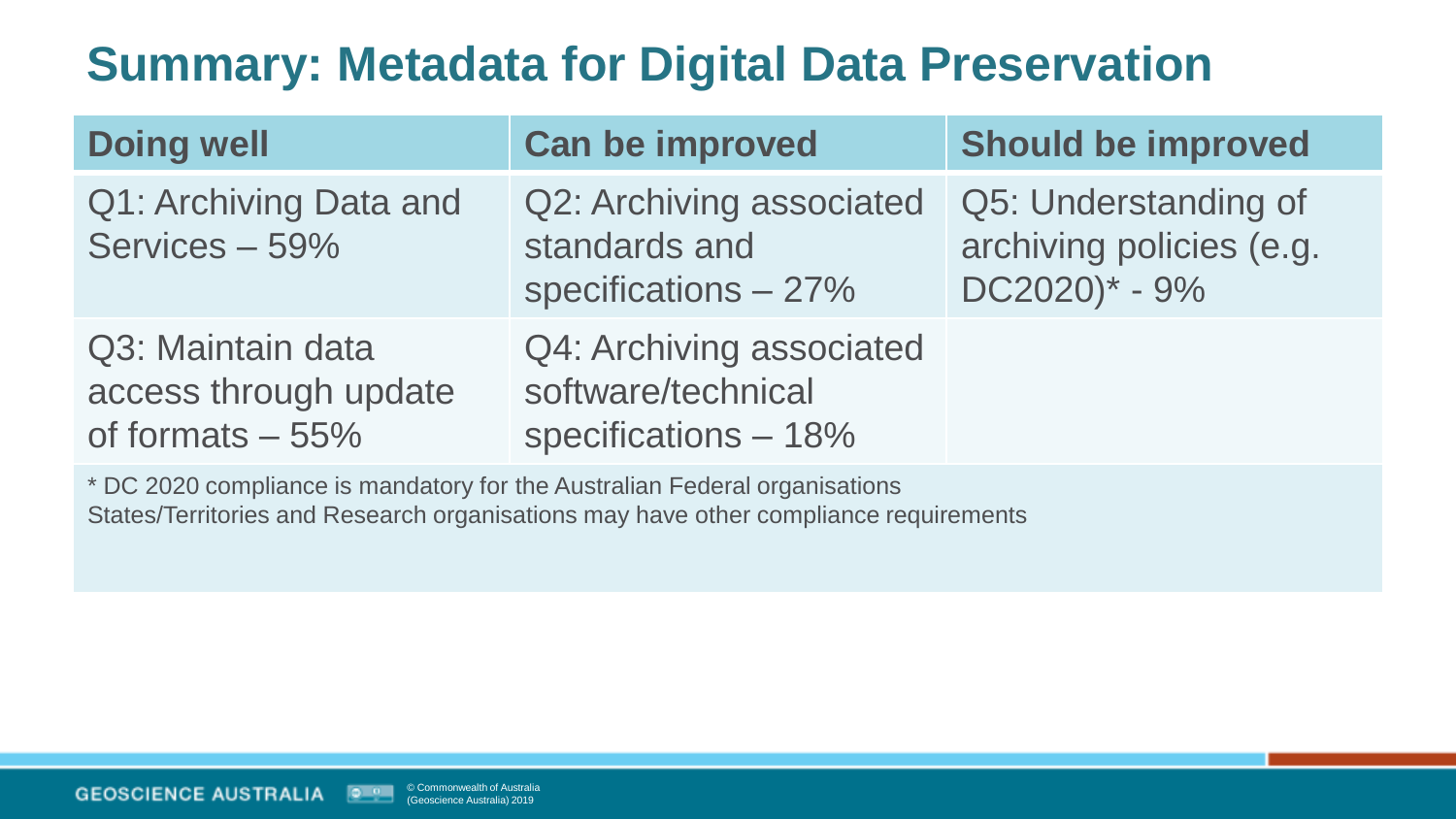### **Next Steps:**

Metadata for Imagery/data acquisition:

- 1. Contact the ICSM imagery/elevation working group to identify requirements
- 2. Analyse requirements and develop cross-walks to he ISO 19115-1, ISO 19115-2 and other standards as required
- 3. Inform the ISO TC211 on the work and provide feedback as required
- 4. Present findings, and update on the proposed metadata profile at next ICSM MDWG meeting

Metadata for Digital data preservation:

- 1. Contact NAA to raise awareness on the MDWG requirements
- 2. Identify relevant Jurisdictional agencies, policies, regulations and standards
- 3. Analyse of the policies & regulations and crosswalk between known standards
- 4. Present findings at next ICSM MDWG meeting